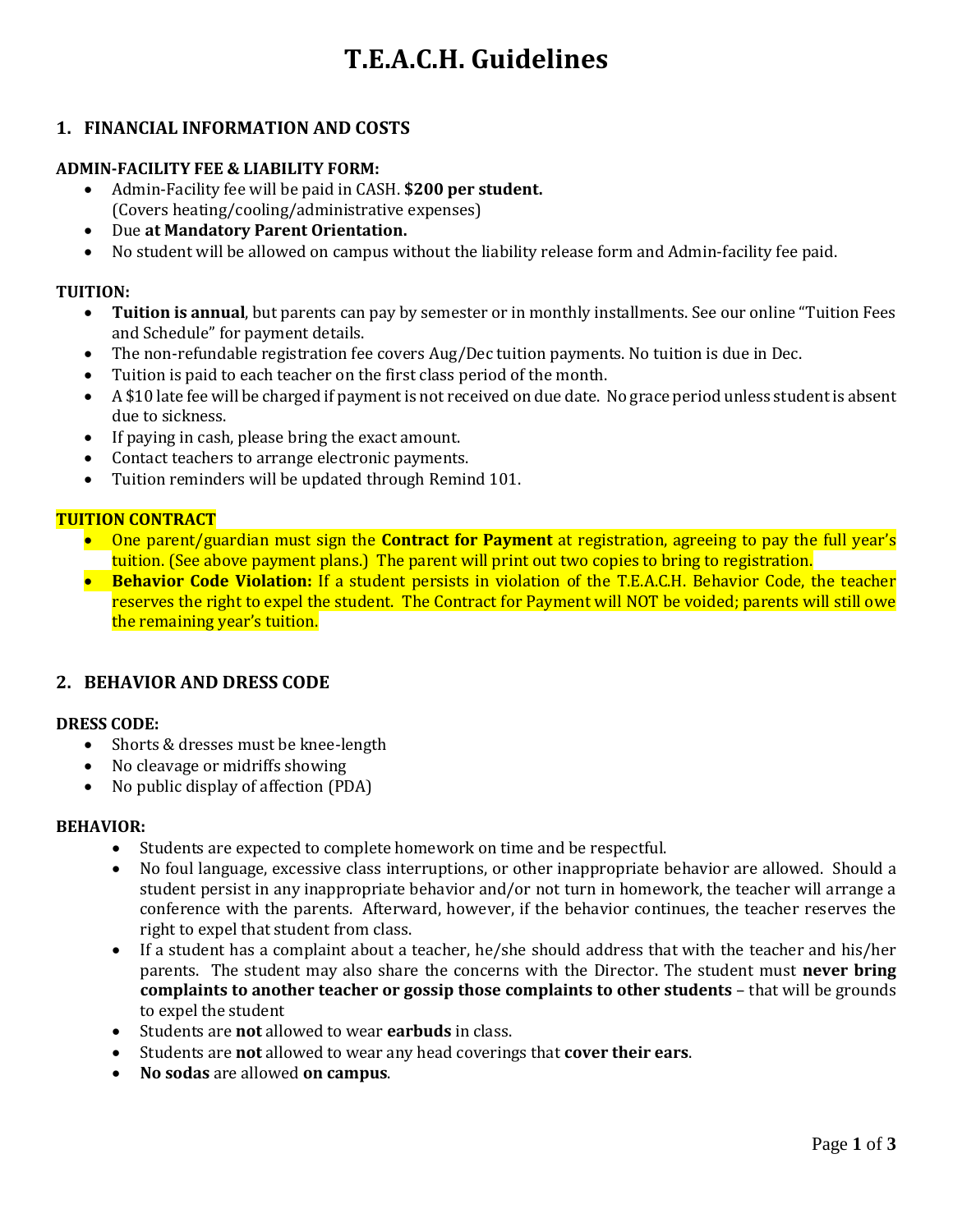## **T.E.A.C.H. Guidelines**

**Bullying** is unwanted, aggressive behavior that involves a real or perceived power imbalance. The behavior is repeated, or has the potential to be repeated, over time.

**Verbal bullying is saying or writing mean things:**

- Inappropriate sexual comments
- Threatening to cause harm
	- **Physical bullying involves hurting a person's body or possessions:**
- Hitting/kicking/spitting
- Taking or breaking someone's things
- Making rude hand gestures

**Bullying Policy**: If a student accuses another student of bullying, that student **must put the accusation in writing**. This statement must include what happened, where it happened and the times/dates on which it happened. Then it should be given to the student's teacher or to the Director. Once the teacher receives the statement he/she will contact the parents of both students to arrange a conference. All parties **must** attend the conference. If the accusation proves true, then the bully will be expelled from T.E.A.C.H. If the accusation proves false, the accuser will be expelled.

#### **RESTRICTED BUILDING AREAS FOR STUDENTS:**

- Students are to remain in the wing where classes are held.
- Students must be in either their classroom or enrolled in paid study hall.

#### **LUNCH PERIOD:**

- The lunch period is thirty minutes.
- Must stay on campus during the lunch period unless parents provide a written exemption.
- The students may use the microwave.
- All uneaten food must be thrown away each day, and students must clean up after themselves.
- All food must be eaten in the designated lunch area.
- No food is allowed in the classrooms**.**

#### **PHOTOGRAPHS:**

Pictures will be taken throughout the school year for our annual showcase and FaceBook page. By signing our guidelines signature form, parents are permitting their student(s) to be photographed. To opt out of pictures, please submit a letter **to the teacher(s)** to that effect.

## **3. CLASS ATTENDANCE & MAKE UP CLASSES**

## **STUDENT PICK UP AND DROP OFF:**

- Pick up your student within 10 minutes of release. If parents have not picked up student within TEN minutes, student will be sent to study period, and parents will be charged \$10 for the supervision.
- Students who drive themselves must leave when their class is over. Students with an empty time slot between classes must leave or sign up for a paid study period.

#### **TARDY:**

- Students should arrive on time for class.
- When a student is late, he will not only miss part of the lesson, but will also disrupt the class.
- If a student will be tardy, please call or text the teacher before class.